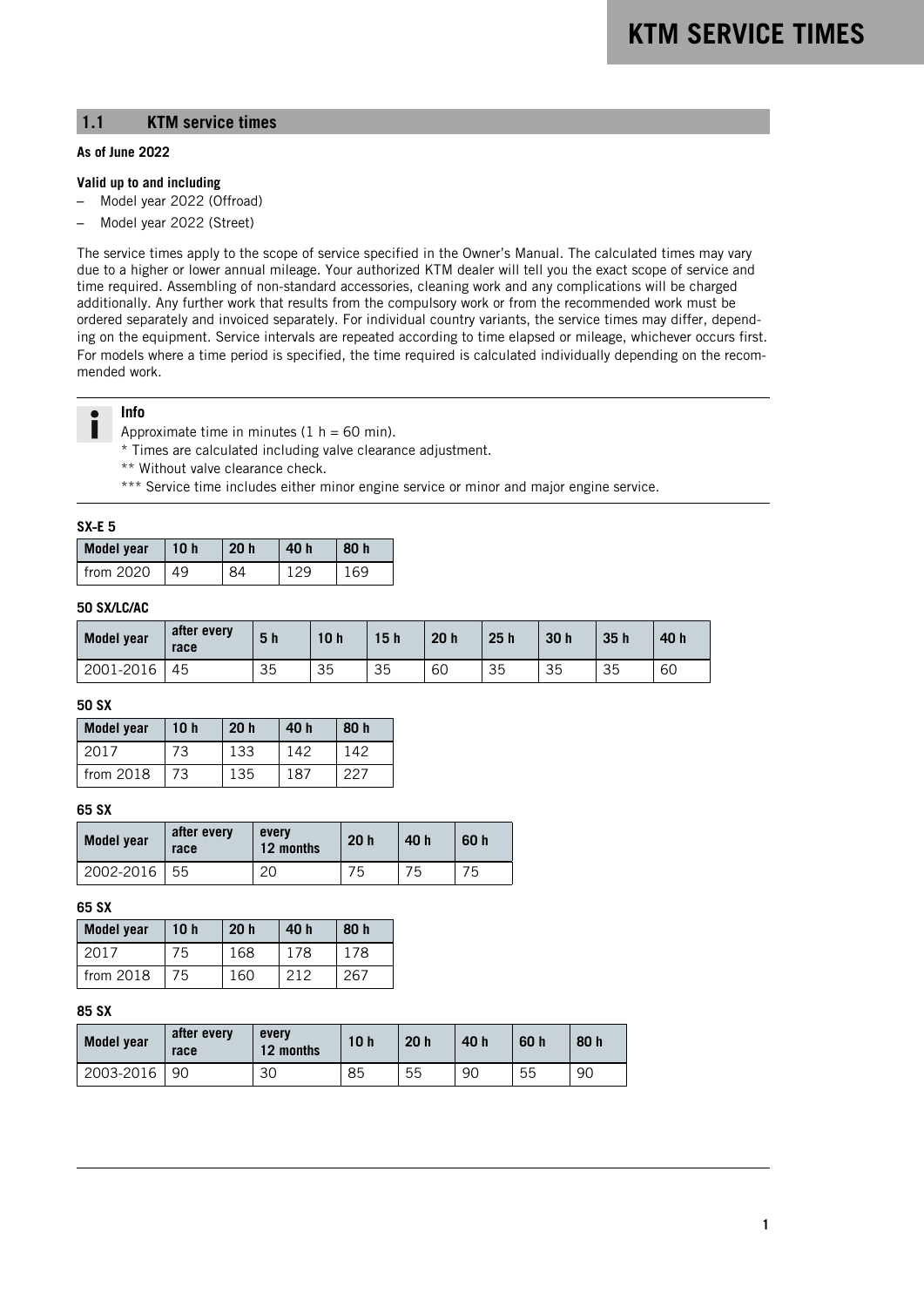**85 SX**

| <b>Model year</b> | 10 <sub>h</sub> | 20 <sub>h</sub> | 40 h |
|-------------------|-----------------|-----------------|------|
| 2017              | 70              | 135             | 165  |
| from 2018         | 72              | 122             | 267  |

## **2T SX from 125 cm³**

| Model year      | 10 <sub>h</sub> | 20 <sub>h</sub> | 30h |
|-----------------|-----------------|-----------------|-----|
| 2010-2016   150 |                 | 270             | 210 |

# **125/150 SX**

| <b>Model year</b> | 1 <sub>h</sub> | 10 <sub>h</sub> | 20 <sub>h</sub> | 40 h |
|-------------------|----------------|-----------------|-----------------|------|
| 2017              | 39             | 80              |                 |      |
| from 2018         | 39             | 81              | 112             | 212  |

# **250 SX**

| <b>Model year</b> | $\mathbf h$ | 5 h | 10 <sub>h</sub> | 20 <sub>h</sub> | 40 h |
|-------------------|-------------|-----|-----------------|-----------------|------|
|                   | 39          | 20  | 69              |                 |      |
| from $2018$       | 39          | 20  | 69              |                 | 214  |

# **2T XC**

| Model year | l h | 5 h | 20 <sub>h</sub> | 40 h |
|------------|-----|-----|-----------------|------|
|            |     |     |                 |      |

# **300 XC TPI**

| Model year | - h | 5 h | 20 <sub>h</sub> | 40 h |
|------------|-----|-----|-----------------|------|
| from 2020  |     |     |                 |      |

# **2T EXC**

| <b>Model year</b> | 20h | 40 h |
|-------------------|-----|------|
| 2010-2016   180   |     | 210  |

## **2T EXC**

| <b>Model year</b> | 1 h | 5 h | 20 <sub>h</sub> | 40 h |
|-------------------|-----|-----|-----------------|------|
|                   | 56  |     |                 |      |

### **125/150 XC**‑**W**

| <b>Model year</b> | l 1 h | 5 h | 20 <sub>h</sub> |     |
|-------------------|-------|-----|-----------------|-----|
| 2018-2019         | -40   |     |                 | ククト |

# **125/150 XC-W TPI**

| Model year    | 1 h | 5 h | 20h | 40 h |
|---------------|-----|-----|-----|------|
| $l$ from 2020 | Δ1  |     | 130 |      |

# **250/300 EXC**

| <b>Model year</b> | 1 h | 5 <sub>h</sub> | 20 <sub>h</sub> | 40 h |
|-------------------|-----|----------------|-----------------|------|
| $l$ from 2018     | 37  |                |                 | つつに  |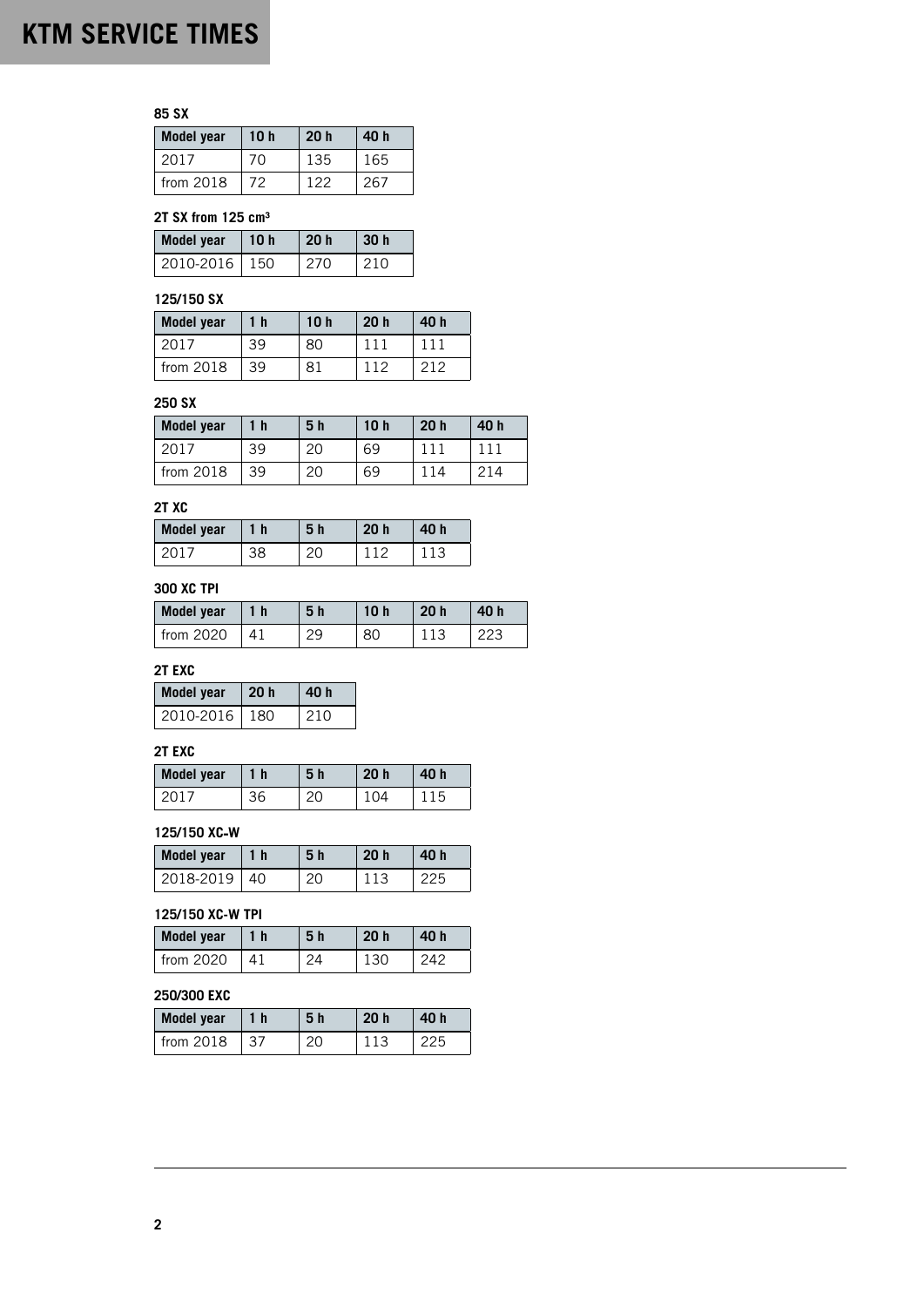## **250/300 EXC TPI**

| <b>Model year</b> | 1 <sub>h</sub> | 5 <sub>h</sub> | 20 <sub>h</sub> | 40 h |
|-------------------|----------------|----------------|-----------------|------|
| 2018-2019         | 41             | 24             | 1 2 Q           | 241  |
| from $2020$       | Л1             | 24             | 130             | 242  |

### **4T EXC/XC**

| Model year        | 1 <sub>h</sub> | 15 <sub>h</sub> | 30h    | 45 h   |
|-------------------|----------------|-----------------|--------|--------|
| 2008-2016   100 * |                | $120*$          | $180*$ | $120*$ |

## **250/350 EXC-F**

| <b>Model year</b> | 1 h | 15h | 30 <sub>h</sub> | 45 h  |
|-------------------|-----|-----|-----------------|-------|
| 2017              | 65  | 89  |                 | 89    |
| from $2018$       | 65  |     | າາ∵             | 1 Q C |

### **350 EXC-F US**

| Model year | <b>50 km</b><br>(31 mi) | 750<br>km<br>(466)<br>mi) | 1500<br>km<br>(932)<br>mi) | 2250<br>km<br>(1398)<br>mi) |
|------------|-------------------------|---------------------------|----------------------------|-----------------------------|
| from 2020  | 66                      | 90                        | 221                        | 192                         |

### **450/500 EXC-F**

| <b>Model year</b> | $\blacksquare$ | 15 <sub>h</sub> | 30 <sub>h</sub> | 45 h |
|-------------------|----------------|-----------------|-----------------|------|
| 2017              | 65             |                 | 161             |      |
| from $2018$       | 65             | 90              | 161             | ⊣ QΩ |

## **500 EXC-F US**

| Model year | <b>50 km</b><br>(31 mi) | 750<br>km<br>(466)<br>mi) | 1500<br>km<br>(932)<br>mi) | 2250<br><b>km</b><br>(1398)<br>mi) |
|------------|-------------------------|---------------------------|----------------------------|------------------------------------|
| from 2020  | 66                      | 90                        | 161                        | 192                                |

### **250/350/450 SX**‑**F**

| Model year       | l 1 h | 10h | 20h     | 30 h |
|------------------|-------|-----|---------|------|
| 2011-2015   90 * |       | 180 | $220 *$ | 250  |

### **250/350 SX-F**

| <b>Model year</b> | 1 h | 10 h | 20h | 30 h |
|-------------------|-----|------|-----|------|
| 2016-2017         | 63  |      |     | אל   |

# **250/350 SX-F**

| Model year    | 1 h | 10 <sub>h</sub> | 20 <sub>h</sub> | 30 <sub>h</sub> | 40 h |
|---------------|-----|-----------------|-----------------|-----------------|------|
| $l$ from 2018 | 63  | 89              | 150             | 159             | 250  |

## **450 SX-F**

| Model year | 1 <sub>h</sub> | 10h | 20h | 30 h |
|------------|----------------|-----|-----|------|
| 2016-2017  | 63             | 118 | 149 | 128  |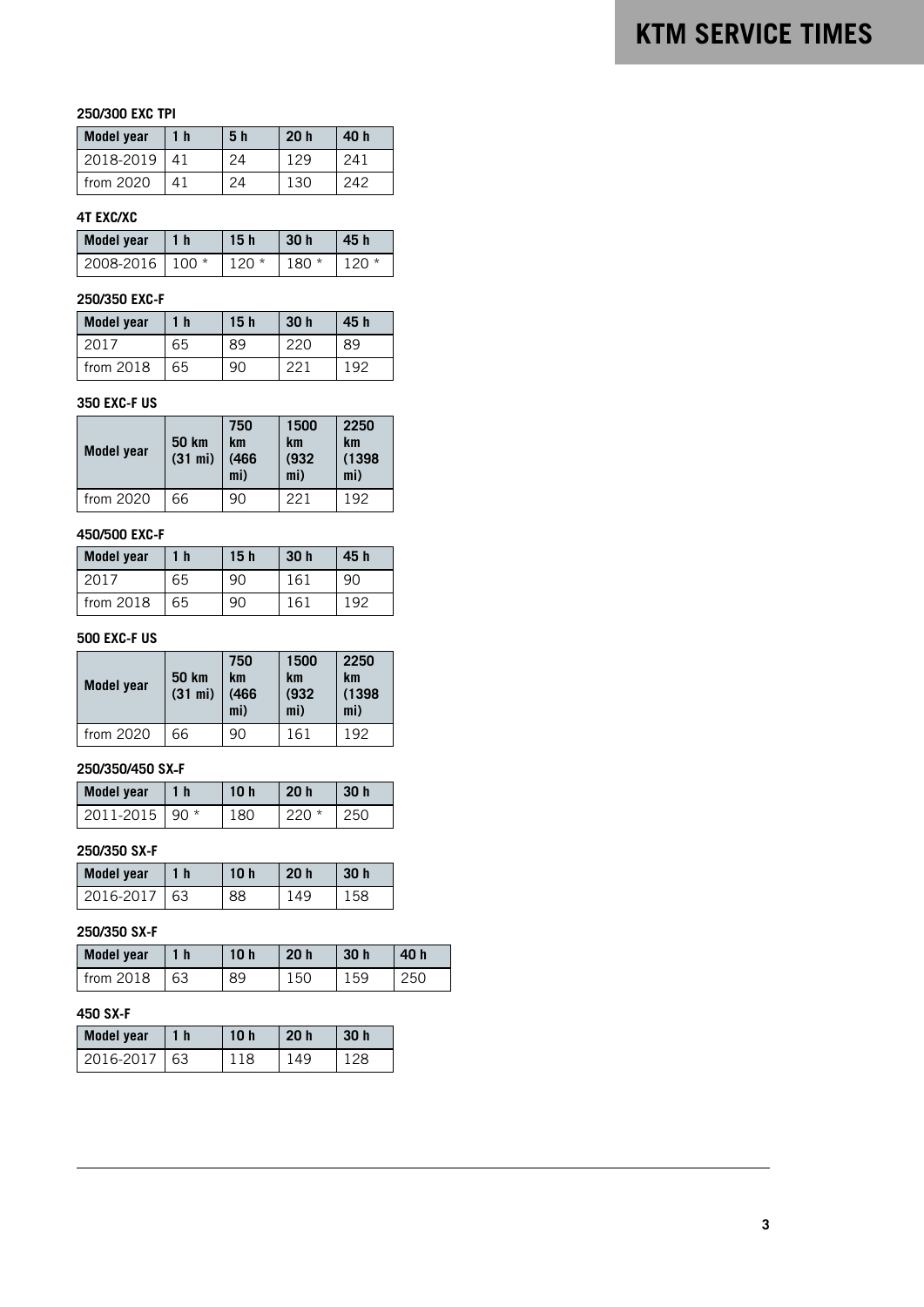## **450 SX-F**

| <b>Model year</b> | 1 <sub>h</sub> | 10 <sub>h</sub> | 20h | 30 <sub>h</sub> | 40 h |
|-------------------|----------------|-----------------|-----|-----------------|------|
| 2018              | 63             | 119             | 150 | 129             | 250  |
| from $2019$       | 63             | 118             | 149 | 128             | 249  |

### **450 SX-F Factory Edition**

| Model year   | 11 h | 10h | 20h | 30h | 40 h |
|--------------|------|-----|-----|-----|------|
| 2018-2021 63 |      | 118 | 149 | 128 | 249  |

### **250/450 SX-F Factory Edition**

| Model year  |    | 15 <sub>h</sub> | 45 h    | 90 h     | 24<br>months |
|-------------|----|-----------------|---------|----------|--------------|
| from $2022$ | 88 | -19             | 483 *** | $947***$ | 76           |

### **450 SMR**

| Model year       | 1 <sub>h</sub> | 10 <sub>h</sub> | 20 h    | 30h    |
|------------------|----------------|-----------------|---------|--------|
| 2012-2014   90 * |                | 180             | $220 *$ | $-250$ |

### **450 SMR**

| Model year    | 1 h | 10 <sub>h</sub> | 20 <sub>h</sub> | 30h | 40 h |
|---------------|-----|-----------------|-----------------|-----|------|
| $l$ from 2021 | 63  |                 | 149             |     |      |

## **Freeride 350**

| <b>Model year</b> | 1 <sub>h</sub> | 20 <sub>h</sub> | 40 h    |
|-------------------|----------------|-----------------|---------|
| 2012-2017   90 *  |                | 105             | $180 *$ |

### **Freeride 250 R**

| <b>Model year</b> | 50h |
|-------------------|-----|
| 2014-2017         | 90  |

# **Freeride 250 F**

| <b>Model year</b> | 20 <sub>h</sub> | 40 h | 80 h |
|-------------------|-----------------|------|------|
| 2018-2021 88      | 85              |      | 406  |

### **Freeride E-SX/E-XC**

| <b>Model year</b> | 1 h | 20 <sub>h</sub> | <b>50 h</b> |
|-------------------|-----|-----------------|-------------|
| 2014-2017         | 45  | 60              | 60          |

### **Freeride E-XC**

| <b>Model year</b> | 1 h | 20 <sub>h</sub> | 50 h | 80 h |
|-------------------|-----|-----------------|------|------|
|                   |     | らつ              | ⊏ຕ   |      |

# **Freeride E-XC NG**

| <b>Model year</b> | l 1 h | 20 <sub>h</sub> | 50 h | 80 h   |
|-------------------|-------|-----------------|------|--------|
| from 2018         | 41    | 55              | 55   | , רז ד |

# **Freeride E-SM**

| Model year | 100 km<br>$(62 \text{ mi})$ | 5,000 km<br>$(3,100 \text{ mi})$ |
|------------|-----------------------------|----------------------------------|
| 2015-2016  | 39                          | 53                               |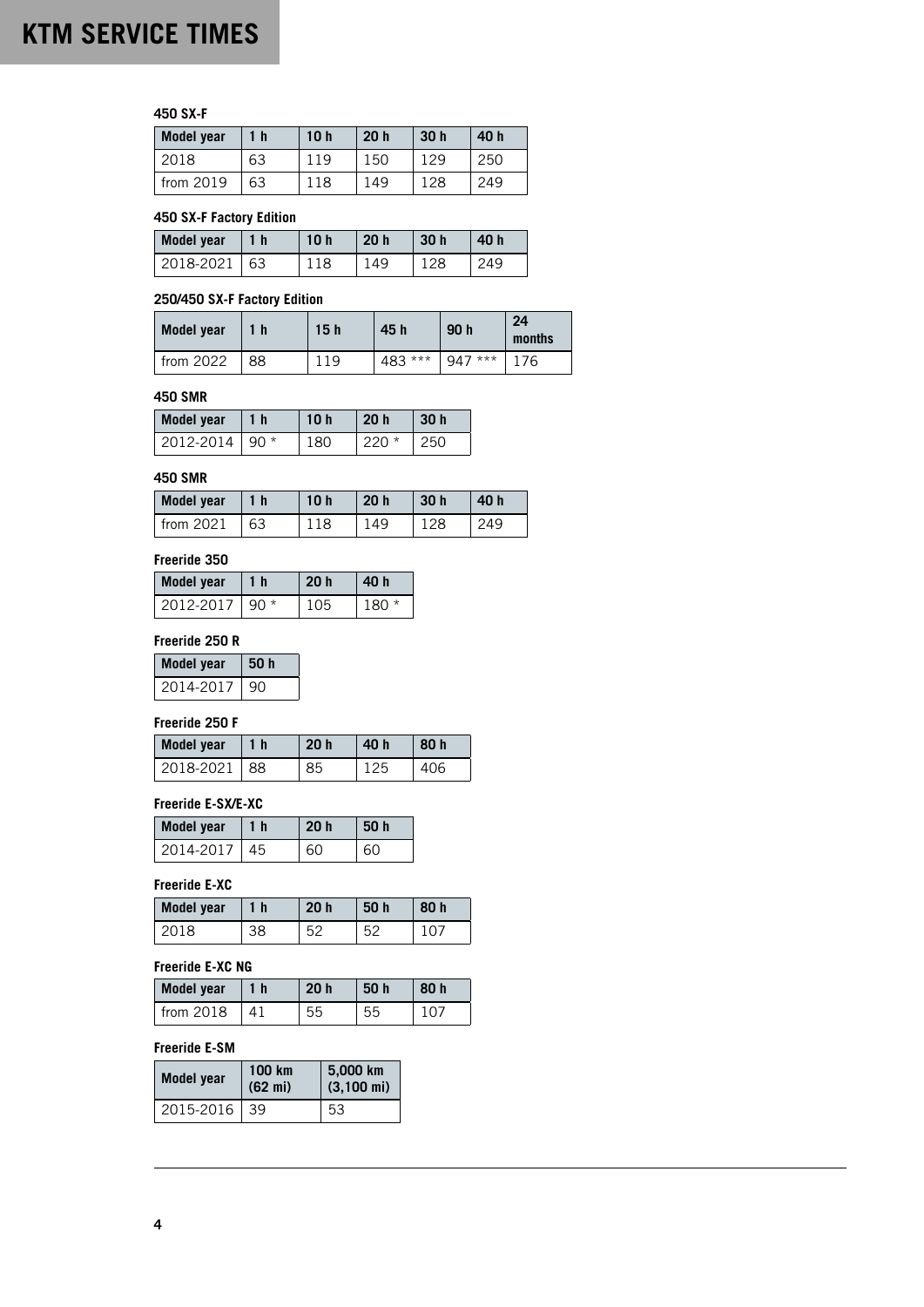### **625 SMC**

| <b>Model year</b> | 1.000 km           | 5.000 km (3.100 mi) | 10,000 km (6,200 mi) | $  15,000$ km $(9,300$ mi) |
|-------------------|--------------------|---------------------|----------------------|----------------------------|
|                   | $(620 \text{ mi})$ | /every 12 months    | every 12 months      | l /everv 12 months         |
| 2004-2006   155 * |                    | $195 *$             | $195*$               | $195*$                     |

### **640 LC 4 Supermoto/Enduro**

| Model year      | 1.000 km           | 5,000 km (3,100 mi) | 10,000 km (6,200 mi) | 15,000 km $(9,300 \text{ mi})$ |
|-----------------|--------------------|---------------------|----------------------|--------------------------------|
|                 | $(620 \text{ mi})$ | /every 12 months    | /every 12 months     | /every 12 months               |
| 2003-2006 175 * |                    | $210*$              | $210*$               | $210*$                         |

### **660 SMC**

| Model year | 1.000 km           | 5,000 km (3,100 mi) | 10,000 km (6,200 mi) | 15,000 km (9,300 mi) |
|------------|--------------------|---------------------|----------------------|----------------------|
|            | $(620 \text{ mi})$ | /every 12 months    | /every 12 months     | /every 12 months     |
| 2003-2006  | $.55*$             | $195 *$             | $195*$               | $195*$               |

## **690 Enduro/R/SMC/SM**

| Model year | 1.000 km<br>$(620 \text{ mi})$ | 5,000 km (3,100 mi)<br>/every 12 months | $10,000$ km<br>$(6,200 \text{ mi})$<br>/every 24 months |
|------------|--------------------------------|-----------------------------------------|---------------------------------------------------------|
| 2007-2009  | 160                            | 170                                     | $240*$                                                  |

### **690 Enduro/R/SMC**

| Model year | 1.000 km<br>$(620 \text{ mi})$ | 7,500 km (4,650 mi)<br>/every 12 months | 15,000 km<br>$(9.300 \text{ mi})$<br>/every 24 months |
|------------|--------------------------------|-----------------------------------------|-------------------------------------------------------|
| 2010-2011  | 160                            | $200 *$                                 | $240*$                                                |

### **690 Enduro R/SMC R**

| Model year   | 1.000 km<br>$(620 \text{ mi})$ | 10,000 km (6,200 mi)<br>/every 12 months | 20,000 km<br>$(12,400 \text{ mi})$<br>/every 24 months |
|--------------|--------------------------------|------------------------------------------|--------------------------------------------------------|
| 2012-2016 80 |                                | $200 *$                                  | $240*$                                                 |

### **690 Enduro R/SMC R**

| <b>Model year</b> | 1.000 km<br>$(620 \text{ mi})$ | 10,000 km<br>$(6,200 \text{ mi})$ | 20,000 km<br>$(12,400 \text{ mi})$ | every 12 months | every 24 months |
|-------------------|--------------------------------|-----------------------------------|------------------------------------|-----------------|-----------------|
| 2017-2018         | 8198                           | 145<br>174                        | 154<br>183                         | 91118           | 103130          |
| 2019-2020         | 101<br>118                     | 161<br>190                        | 171<br>200                         | 111138          | 123  150        |
| from 2021         | 105<br>124                     | 165<br>196                        | 175<br>206                         | 115 144         | 127  156        |

## **950 Super Enduro R**

| Model year | 1.000 km<br>$(620 \text{ mi})$ | 7,500 km (4,650 mi)<br>/every 12 months | 15.000 km<br>$(9.300 \text{ mi})$<br>/every 24 months | 22,500 km<br>$(13.950 \text{ mi})$<br>/every 12 months | 30,000 km<br>$(18,600 \text{ mi})$<br>/every 24 months |
|------------|--------------------------------|-----------------------------------------|-------------------------------------------------------|--------------------------------------------------------|--------------------------------------------------------|
| every      | $260 *$                        | 50ء                                     | $290*$                                                | 150                                                    | $290 *$                                                |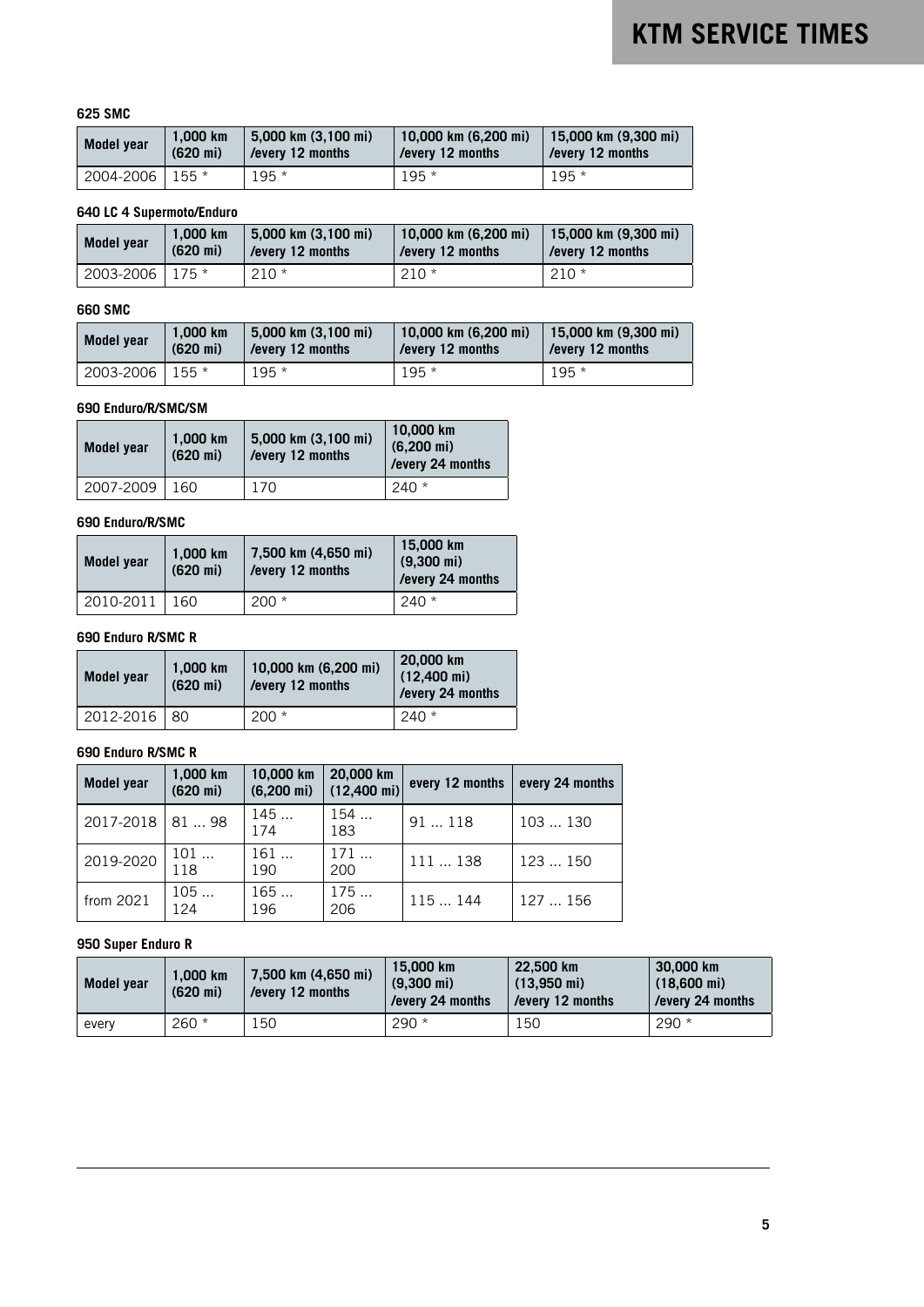## **950/990 Supermoto/R/T**

| <b>Model year</b> | 1.000 km<br>$(620 \text{ mi})$ | 7.500 km (4.650 mi)<br>/every 12 months | 15,000 km<br>$(9.300 \text{ mi})$<br>/every 24 months | 22.500 km<br>$(13.950 \text{ mi})$<br>/every 12 months | 30,000 km<br>$(18,600 \text{ mi})$<br>/every 24 months |
|-------------------|--------------------------------|-----------------------------------------|-------------------------------------------------------|--------------------------------------------------------|--------------------------------------------------------|
| 2005-2010         | $260 *$                        | 150                                     | $280*$                                                | 150                                                    | $280 *$                                                |

### **990 Supermoto R/T**

| Model year | 1.000 km<br>$(620 \text{ mi})$ | 7,500 km (4,650 mi)<br>/every 12 months | 15.000 km<br>$(9.300 \text{ mi})$<br>/every 24 months | 22.500 km<br>$(13.950 \text{ mi})$<br>/every 12 months | 30,000 km<br>$(18,600 \text{ mi})$<br>/every 24 months |
|------------|--------------------------------|-----------------------------------------|-------------------------------------------------------|--------------------------------------------------------|--------------------------------------------------------|
| 2011-2013  | 150 **                         | ' 50                                    | $270*$                                                | 150                                                    | $290 *$                                                |

### **RC 125/200**

| <b>Model year</b> | 1,000 km<br>$(620 \text{ mi})$ | 7,500 km<br>$(4,650 \text{ mi})$ | 15,000 km<br>$(9,300 \text{ mi})$ | every 12<br>months | every 24<br>months |
|-------------------|--------------------------------|----------------------------------|-----------------------------------|--------------------|--------------------|
| 2015-2016         | 111<br>138                     | 87  115                          | 125<br>155                        | 76  103   85  112  |                    |
| 2017              | 122<br>149                     | 98  128                          | 136<br>166                        | 86  113   94  121  |                    |
| 2018-2021         | 84  111                        | 98  128                          | 136<br>166                        | 86  113            | 94121              |

## **RC 125**

| Model year | 1.000 km<br>$(620 \text{ mi})$ | 7.500 km<br>$(4.650 \text{ mi})$ | 15,000 km every 12<br>$(9,300 \text{ mi})$ | months          | every 24<br>months |
|------------|--------------------------------|----------------------------------|--------------------------------------------|-----------------|--------------------|
| from 2022  | 83  110                        | 101<br>131                       | 151<br>181                                 | $85112$ 93  120 |                    |

### **RC 200**

| Model year  | 1.000 km<br>$(620 \text{ mi})$ | 7.500 km<br>$(4.650 \text{ mi})$ | $15,000$ km every 12<br>$(9.300 \text{ mi})$ | months            | every 24<br>months |
|-------------|--------------------------------|----------------------------------|----------------------------------------------|-------------------|--------------------|
| from $2022$ | $184111$ $122$                 | 102                              | 152<br>182                                   | 86  113   94  121 |                    |

### **RC 250/390**

| <b>Model year</b> | 1,000 km<br>$(620 \text{ mi})$ | 7,500 km<br>$(4,650 \text{ mi})$ | 15,000 km<br>$(9,300 \text{ mi})$ | every 12<br>months | every 24<br>months |
|-------------------|--------------------------------|----------------------------------|-----------------------------------|--------------------|--------------------|
| 2015-2016         | 131<br>161                     | 87  117                          | 145<br>175                        | 75  102            | 84  101            |
| 2017              | 142<br>170                     | 98  128                          | 156<br>186                        | 86113              | 94111              |
| 2018-2020         |                                | 84  112   98  128                | 156<br>186                        | 86  113            | 94  111            |
| 2021              | 87  114                        | 98  128                          | 159<br>189                        | 89  116            | 97  124            |
| from 2022         | 88  115                        | 103<br>153                       | 156<br>186                        | 90117              | 98  125            |

### **1190 RC8/R**

| Model year | 1.000 km<br>$(620 \text{ mi})$ | 10,000 km<br>$(6.200 \text{ mi})$<br>/every 12 months | 20,000 km<br>$(12.400 \text{ mi})$<br>/every 24 months | 40,000 km<br>$(24.800 \text{ mi})$ |
|------------|--------------------------------|-------------------------------------------------------|--------------------------------------------------------|------------------------------------|
| until 2010 | 100                            | 120                                                   | $230 *$                                                | 245                                |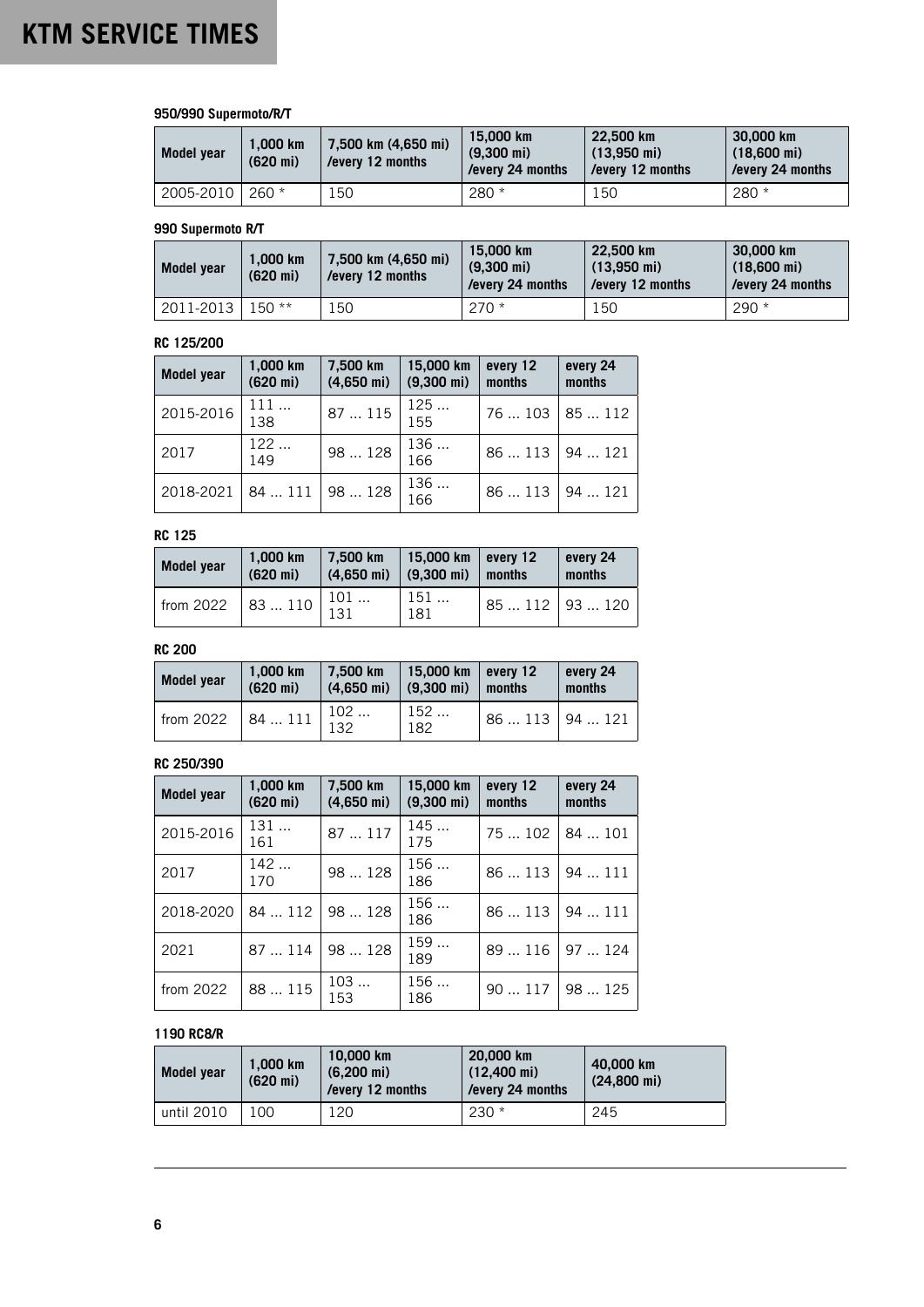| Model year | 1.000 km<br>$(620 \text{ mi})$ | 10,000 km<br>$(6.200 \text{ mi})$<br>/every 12 months | 20,000 km<br>$(12,400 \text{ mi})$<br>/every 24 months | 40,000 km<br>$(24.800 \text{ mi})$ |
|------------|--------------------------------|-------------------------------------------------------|--------------------------------------------------------|------------------------------------|
| 2011-2015  | 100                            | 130                                                   | $300*$                                                 | 310                                |

### **125 Duke**

| Model year | 1,000 km<br>$(620 \text{ mi})$ | 7,500 km (4,650 mi)<br>/every 12 months | 15,000 km<br>$(9,300 \text{ mi})$<br>/every 24<br>months |
|------------|--------------------------------|-----------------------------------------|----------------------------------------------------------|
| 2011-2015  | 100                            | 90                                      | 120                                                      |

### **200 Duke**

| Model year | 1,000 km<br>$(620 \text{ mi})$ | 7,500 km (4,650 mi)<br>/every 12 months | 15,000 km<br>$(9,300 \text{ mi})$<br>/every 24<br>months |
|------------|--------------------------------|-----------------------------------------|----------------------------------------------------------|
| 2012-2015  | 100                            | 90                                      | 120                                                      |

## **390 Duke**

| Model year | 1,000 km<br>$(620 \text{ mi})$ | 7,500 km (4,650 mi)<br>/every 12 months | 15,000 km<br>$(9,300 \text{ mi})$<br>/every 24<br>months |
|------------|--------------------------------|-----------------------------------------|----------------------------------------------------------|
| 2013-2015  | 100                            | 90                                      | 120                                                      |

### **125/200/250/390 Duke**

| <b>Model year</b> | 1,000 km<br>$(620 \text{ mi})$ | 7,500 km<br>$(4,650 \text{ mi})$ | 15,000 km<br>$(9,300 \text{ mi})$ | every 12<br>months | every 24<br>months |
|-------------------|--------------------------------|----------------------------------|-----------------------------------|--------------------|--------------------|
| 2016              | 100<br>127                     | 76  106                          | 114<br>$\frac{1}{144}$            | $6592$   74  101   |                    |
| 2017              | 116<br>143                     | 83  113                          | 127<br>157                        | $175102$   83  110 |                    |
| 2018-2020         | 7299                           | 83  113                          | 127<br>157                        | 75  102   83  110  |                    |

# **125/200/250 Duke**

| <b>Model year</b> | 1.000 km<br>$(620 \text{ mi})$ | 7.500 km<br>$(4,650 \text{ mi})$                 | 15,000 km every 12<br>$(9,300 \text{ mi})$ months |             | every 24<br>months |
|-------------------|--------------------------------|--------------------------------------------------|---------------------------------------------------|-------------|--------------------|
| from $2021$       | 17299                          | $83113 \begin{array}{ l} 127 \\ 157 \end{array}$ |                                                   | 75102 83110 |                    |

# **390 Duke**

| <b>Model year</b> | 1,000 km<br>$(620 \text{ mi})$ | 7.500 km<br>$(4.650 \text{ mi})$  | 15,000 km   every 12<br>$(9,300 \text{ mi})$ | months          | every 24<br>months |
|-------------------|--------------------------------|-----------------------------------|----------------------------------------------|-----------------|--------------------|
| from 2021         |                                | $\sqrt{75 \dots 102}$ 83  113 130 |                                              | $78105$ 86  113 |                    |

### **690 Duke**

| Model year | 1.000 km<br>$(620 \text{ mi})$ | 5,000 km (3,100 mi)<br>/every 12 months | 10,000 km<br>$(6,200 \text{ mi})$<br>/every 24 months |
|------------|--------------------------------|-----------------------------------------|-------------------------------------------------------|
| 2007-2009  | 160.                           | 170                                     | $240*$                                                |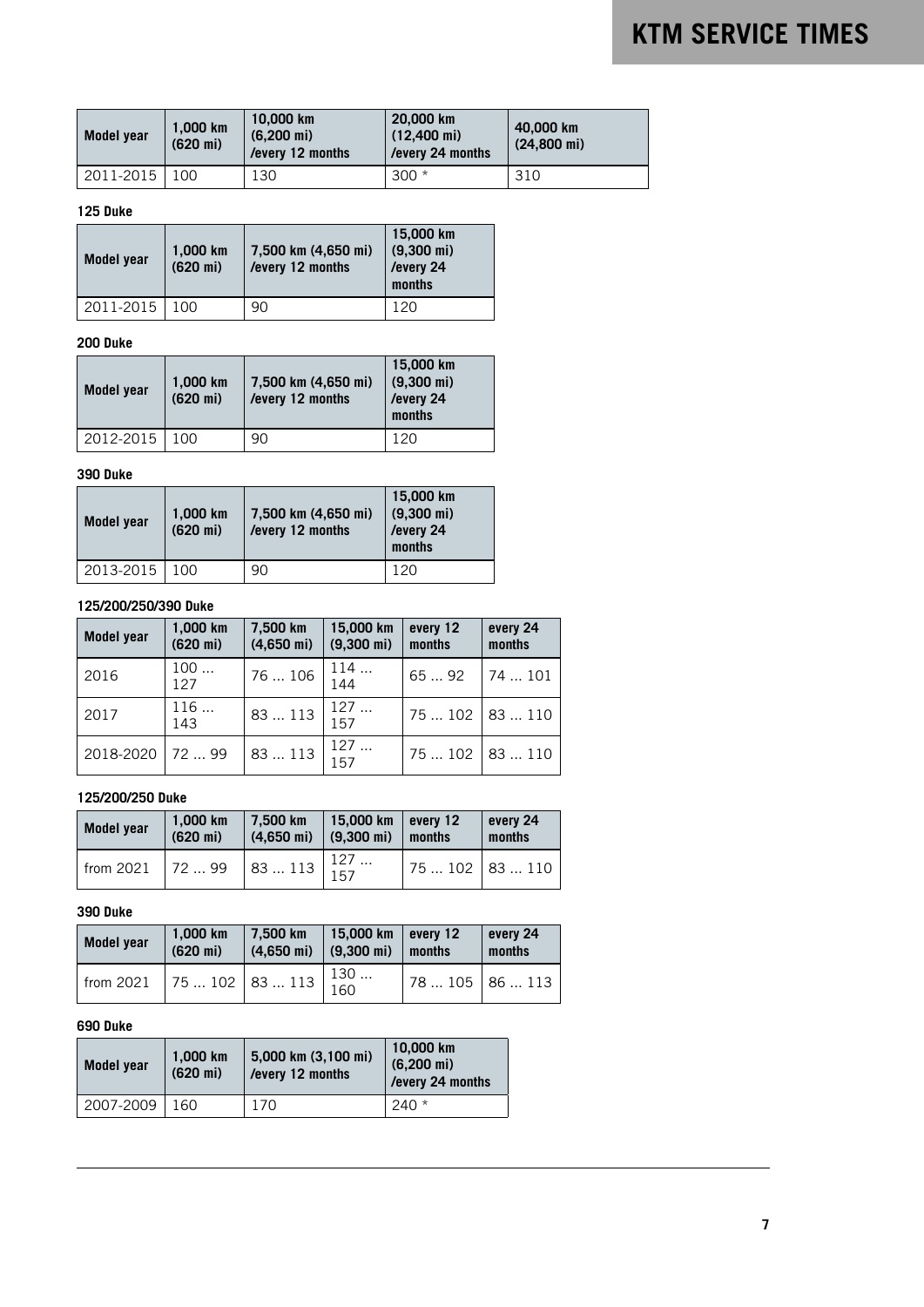## **690 Duke/R**

| Model year | 1.000 km<br>$(620 \text{ mi})$ | 7,500 km (4,650 mi)<br>/every 12 months | 15,000 km<br>$(9,300 \text{ mi})$<br>/every 24 months |
|------------|--------------------------------|-----------------------------------------|-------------------------------------------------------|
| 2010-2011  | 160                            | $200 *$                                 | $240*$                                                |

### **690 Duke/R**

| Model year    | 1.000 km<br>$(620 \text{ mi})$ | 10,000 km (6,200 mi)<br>/every 12 months | 20,000 km<br>$(12,400 \text{ mi})$<br>/every 24 months |
|---------------|--------------------------------|------------------------------------------|--------------------------------------------------------|
| $2012 - 2015$ | 80                             | $140*$                                   | $180*$                                                 |

### **690 Duke/R**

| Model year | 1,000 km<br>$(620 \text{ mi})$ | 10,000 km<br>$(6,200 \text{ mi})$ | 20,000 km<br>$(12,400 \text{ mi})$ | every 12 months | every 24 months |
|------------|--------------------------------|-----------------------------------|------------------------------------|-----------------|-----------------|
| 2016       | 52                             | 111                               | 118                                | 65              | 77              |
| 2017-2018  | 52                             | l 14                              | 121                                | 68              | 77              |
| 2019       | 52                             | 108                               | 115                                | 68              | 77              |

### **790 Duke**

| <b>Model year</b>               | 1,000 km<br>$(620 \text{ mi})$ |  | $\begin{array}{ c c c c c c c c }\n \hline 15,000 \text{ km} & 30,000 \text{ km} \\  \hline (9,300 \text{ mi}) & (18,600 \text{ mi}) & \hline \end{array}$ every 12 months every 24 months |        |
|---------------------------------|--------------------------------|--|--------------------------------------------------------------------------------------------------------------------------------------------------------------------------------------------|--------|
| from 2018 68  104 97  146 $146$ |                                |  | 89  115                                                                                                                                                                                    | 100126 |

# **890 Duke**

| Model year | 1.000 km<br>$(620 \text{ mi})$ | 15,000 km                                       | $ 30,000$ km | $(9,300 \text{ mi})$ $(18,600 \text{ mi})$ every 12 months every 24 months |        |
|------------|--------------------------------|-------------------------------------------------|--------------|----------------------------------------------------------------------------|--------|
| from 2021  |                                | $\sqrt{68 \dots 104}$ 97  146 $\frac{146}{200}$ |              | 89115                                                                      | 100126 |

### **890 Duke R**

| Model year | 1.000 km<br>$(620 \text{ mi})$ | 15,000 km   30,000 km | $(9,300 \text{ mi})$ $(18,600 \text{ mi})$ | every 12 months every 24 months |        |
|------------|--------------------------------|-----------------------|--------------------------------------------|---------------------------------|--------|
| from 2020  | $\sqrt{68}$ 104 97  146 $146$  |                       |                                            | 89115                           | 100126 |

# **990 Super Duke**

| <b>Model year</b> | 1.000 km<br>$(620 \text{ mi})$ | 7,500 km (4,650 mi)<br>/every 12 months | 15.000 km<br>$(9.300 \text{ mi})$<br>/every 24 months | 22.500 km<br>$(13.950 \text{ mi})$<br>/every 12 months | 30,000 km<br>$(18,600 \text{ mi})$<br>/every 24 months |
|-------------------|--------------------------------|-----------------------------------------|-------------------------------------------------------|--------------------------------------------------------|--------------------------------------------------------|
| 2005-2012 270 *   |                                | 150                                     | $310*$                                                | 150                                                    | $310*$                                                 |

## **990 Super Duke R**

| Model year       | 1.000 km<br>$(620 \text{ mi})$ | 7,500 km (4,650 mi)<br>/every 12 months | 15,000 km<br>$(9,300 \text{ mi})$<br>/every 24 months | 22,500 km<br>$(13,950 \text{ mi})$<br>/every 12 months | 30,000 km<br>$(18,600 \text{ mi})$<br>/every 24 months |
|------------------|--------------------------------|-----------------------------------------|-------------------------------------------------------|--------------------------------------------------------|--------------------------------------------------------|
| 2007,<br>2012/13 | $270*$                         | 150                                     | $310*$                                                | 150                                                    | $310*$                                                 |
| 2008-2011        | 150 **                         | 150                                     | $310*$                                                | 150                                                    | $310*$                                                 |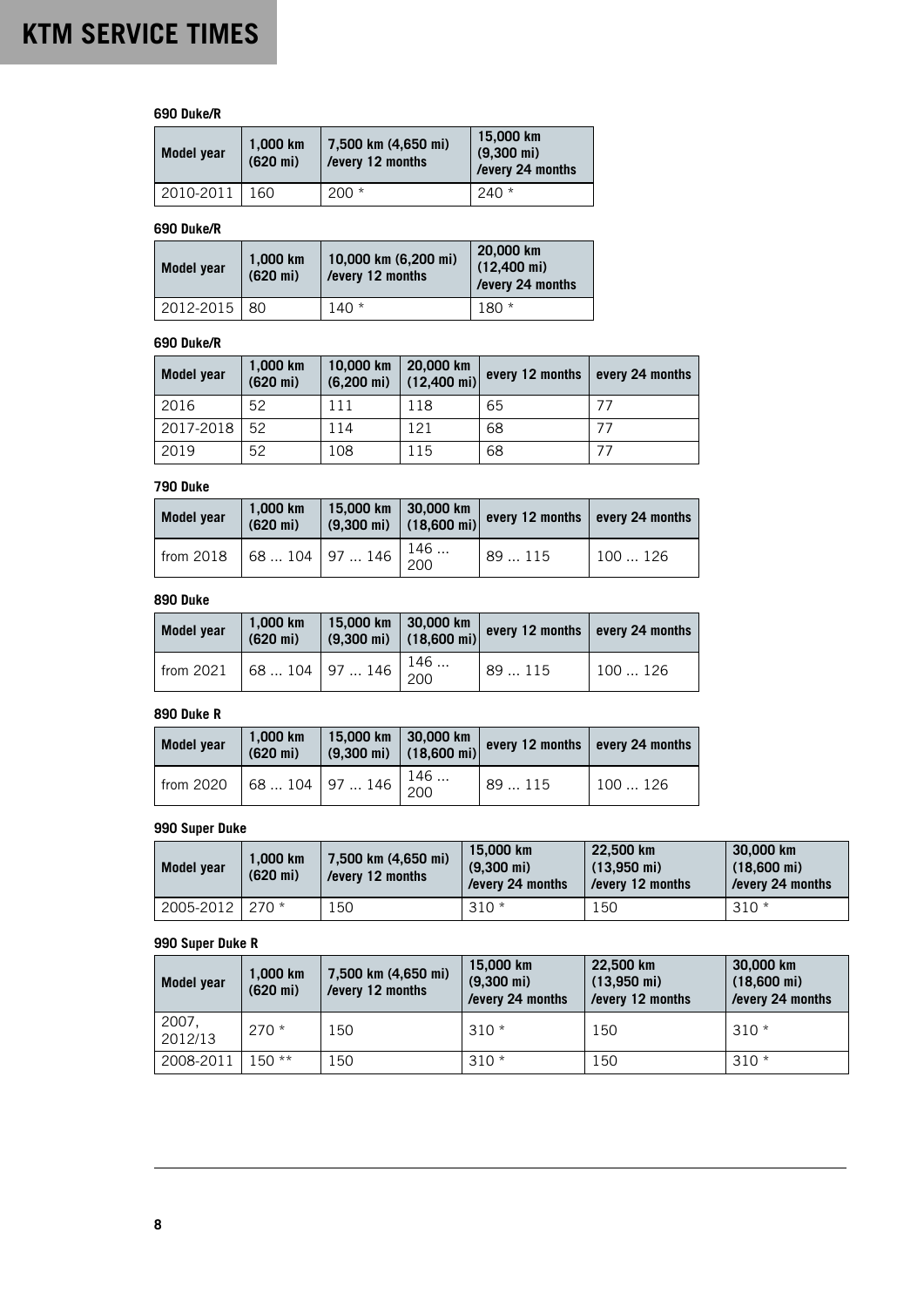# **1290 Super Duke R**

| <b>Model year</b> | 1.000 km<br>$(620 \text{ mi})$ | 15,000 km<br>$(9,300 \text{ mi})$ | 30,000 km<br>$(18,600 \text{ mi})$ | every 12 months | every 24 months |
|-------------------|--------------------------------|-----------------------------------|------------------------------------|-----------------|-----------------|
| 2014              | 6288                           | 116/97                            | 182<br>229                         | 70  101         | 82  113         |
| 2015              | 6288                           | 97  139                           | 182<br>229                         | 70  101         | 82  113         |
| 2016              | 62  88                         | 101<br>143                        | 186<br>233                         | 74  105         | 92123           |
| 2017-2018         | 68  94                         | 110<br>152                        | 195<br>242                         | 83  114         | 100  131        |
| 2019              | 6288                           | 104<br>146                        | 189<br>236                         | 83  114         | 100131          |
| 2020              | 6490                           | 106<br>148                        | 193<br>240                         | 99  130         | 116  147        |
| from 2021         | 67  93                         | 109<br>151                        | 196<br>243                         | 102  133        | 119  150        |

### **1290 Super Duke GT**

| <b>Model year</b> | 1,000 km<br>$(620 \text{ mi})$ | 15,000 km<br>$(9,300 \text{ mi})$ | 30,000 km<br>$(18,600 \text{ mi})$ | every 12 months | every 24 months |
|-------------------|--------------------------------|-----------------------------------|------------------------------------|-----------------|-----------------|
| 2016-2018         | 63  88                         | 120<br>160                        | 238<br>283                         | 80111           | 98  129         |
| 2019-2020         | 57  82                         | 111<br>151                        | 232<br>277                         | 80111           | 98  129         |
| 2021              | 6085                           | 114<br>154                        | 235<br>280                         | 83  114         | 101  132        |
| from 2022         | 67  92                         | 121<br>161                        | 242<br>287                         | 90121           | 107  138        |

### **250 Adventure**

| <b>Model year</b> | 1.000 km<br>$(620 \text{ mi})$ | 7.500 km<br>$(4.650 \text{ mi})$                                                                | 15,000 km   every 12<br>$(9,300 \text{ mi})$ | months           | every 24<br>months |
|-------------------|--------------------------------|-------------------------------------------------------------------------------------------------|----------------------------------------------|------------------|--------------------|
| from 2020         | 17299                          | $\begin{array}{ c c c c c }\n\hline\n83 & 113 & 124 & \dots \\ \hline\n154 & & & \n\end{array}$ |                                              | $175102$ 83  110 |                    |

# **390 Adventure**

| <b>Model year</b> | 1.000 km<br>$(620 \text{ mi})$ | 7.500 km<br>$(4.650 \text{ mi})$ (9.300 mi) | 15,000 km   every 12 | months          | every 24<br>months |
|-------------------|--------------------------------|---------------------------------------------|----------------------|-----------------|--------------------|
| from 2020         | $\sqrt{75102}$ 86  116 $127$   |                                             |                      | $75102$ 83  110 |                    |

## **640 Adventure**

| Model year | 1.000 km           | 5.000 km (3.100 mi) | 10,000 km (6,200 mi) | 15,000 km (9,300 mi) |
|------------|--------------------|---------------------|----------------------|----------------------|
|            | $(620 \text{ mi})$ | /every 12 months    | /every 12 months     | every 12 months      |
| 2003-2007  | $175*$             | $210*$              | $210*$               | $210*$               |

# **790 Adventure/R**

| <b>Model year</b>                                                        | 1.000 km<br>$(620 \text{ mi})$ |     | 15,000 km 30,000 km<br>$(9,300 \text{ mi})$ $(18,600 \text{ mi})$ | every 12 months every 24 months |        |
|--------------------------------------------------------------------------|--------------------------------|-----|-------------------------------------------------------------------|---------------------------------|--------|
| from 2019 82  119 $\begin{vmatrix} 110 & 110 \\ 168 & 110 \end{vmatrix}$ |                                | 118 | 174<br>230                                                        | 102129                          | 113140 |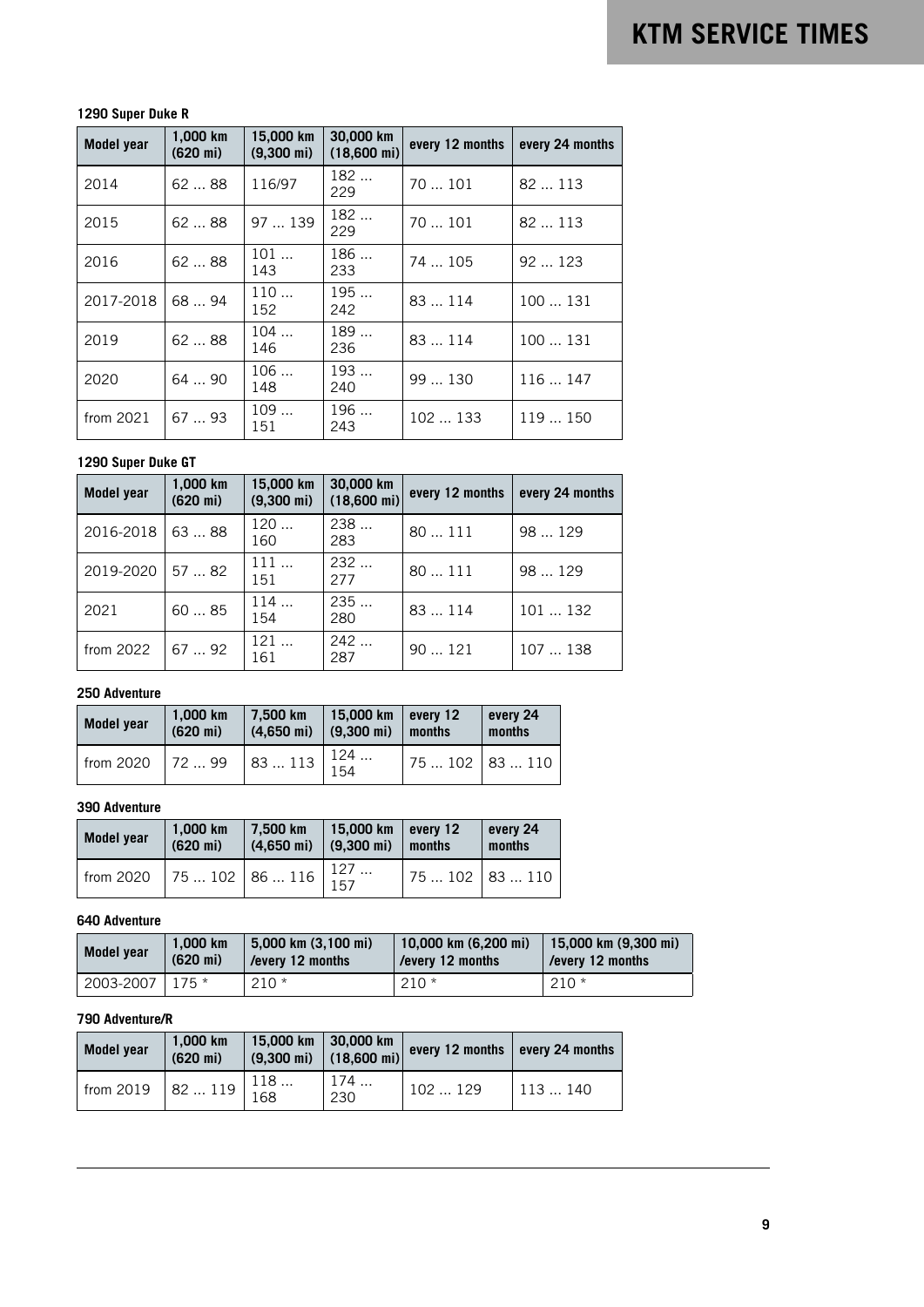### **890 Adventure/R**

| Model year                                                                     | 1.000 km<br>$(620 \text{ mi})$ | 15,000 km   30,000 km | $\left(9,300 \text{ mi}\right)$ $\left(18,600 \text{ mi}\right)$ every 12 months every 24 months |        |
|--------------------------------------------------------------------------------|--------------------------------|-----------------------|--------------------------------------------------------------------------------------------------|--------|
| from 2021 82  119 $\begin{bmatrix} 110 & \cdots \\ 168 & \cdots \end{bmatrix}$ |                                | 174<br>230            | 102129                                                                                           | 113140 |

### **950 Adventure/S**

| Model year | 1.000 km<br>$(620 \text{ mi})$ | 7,500 km (4,650 mi)<br>/every 12 months | 15,000 km<br>$(9.300 \text{ mi})$<br>/every 24 months | 22.500 km<br>$(13.950 \text{ mi})$<br>/every 12 months | 30,000 km<br>$(18,600 \text{ mi})$<br>/every 24 months |
|------------|--------------------------------|-----------------------------------------|-------------------------------------------------------|--------------------------------------------------------|--------------------------------------------------------|
| 2003-2005  | $290 *$                        | 180                                     | $320*$                                                | 180                                                    | $320 *$                                                |

### **990 Adventure/S**

| <b>Model year</b> | 1.000 km<br>$(620 \text{ mi})$ | 7,500 km (4,650 mi)<br>/every 12 months | 15.000 km<br>$(9.300 \text{ mi})$<br>/every 24 months | 22.500 km<br>$(13.950 \text{ mi})$<br>/every 12 months | 30,000 km<br>$(18,600 \text{ mi})$<br>/every 24 months |
|-------------------|--------------------------------|-----------------------------------------|-------------------------------------------------------|--------------------------------------------------------|--------------------------------------------------------|
| 2006-2008 310 *   |                                | 200                                     | $320*$                                                | 200                                                    | $320*$                                                 |

#### **990 Adventure/R**

| Model year | 1.000 km<br>$(620 \text{ mi})$ | 7,500 km (4,650 mi)<br>/every 12 months | 15,000 km<br>$(9.300 \text{ mi})$<br>/every 24 months | 22,500 km<br>$(13.950 \text{ mi})$<br>/every 12 months | 30,000 km<br>$(18,600 \text{ mi})$<br>/every 24 months |
|------------|--------------------------------|-----------------------------------------|-------------------------------------------------------|--------------------------------------------------------|--------------------------------------------------------|
| 2009-2013  | $180**$                        | 200                                     | $320*$                                                | 200                                                    | $320*$                                                 |

## **1050 Adventure**

| Model year | 1.000 km<br>$(620 \text{ mi})$ | 15,000 km | $ 30,000$ km<br>$(9,300 \text{ mi})$ $(18,600 \text{ mi})$ | every 12 months | $\vert$ every 24 months |
|------------|--------------------------------|-----------|------------------------------------------------------------|-----------------|-------------------------|
| 2015       | 62                             | 105       | 141                                                        | 70              | 82                      |
| 2016       | 62                             | 109       | 145                                                        | 74              | 95                      |

## **1090 Adventure/S**

| Model year | 1.000 km<br>$(620 \text{ mi})$ | 15,000 km | $\vert$ 30,000 km<br>$(9,300 \text{ mi})$ (18,600 mi) | every 12 months | every 24 months |
|------------|--------------------------------|-----------|-------------------------------------------------------|-----------------|-----------------|
| 2017-2018  | 72                             | 119       | 155                                                   | 84              | 101             |
| 2019       | 66                             | 113       | 149                                                   | 84              | 101             |

## **1090 Adventure R**

| Model year   | 1.000 km<br>$(620 \text{ mi})$ | 15,000 km<br>$(9,300 \text{ mi})$ | 30,000 km<br>$(18,600 \text{ mi})$ | every 12 months | every 24 months |
|--------------|--------------------------------|-----------------------------------|------------------------------------|-----------------|-----------------|
| 2017-2018 85 |                                | 124                               | 160                                | 88              | 105             |
| 2019         | 79                             | 118                               | 154                                | 88              | 105             |

### **1190 Adventure/R**

| Model year   | 1.000 km<br>$(620 \text{ mi})$ | 15,000 km<br>$(9,300 \text{ mi})$ | 30,000 km<br>$(18,600 \text{ mi})$ | every 12 months | every 24 months |
|--------------|--------------------------------|-----------------------------------|------------------------------------|-----------------|-----------------|
| 2013-2015 73 |                                | 108                               | 144                                | 73              | 85              |
| 2016         | 73                             | 12                                | 148                                | 77              | 95              |

# **1290 Super Adventure**

| <b>Model vear</b> | 1.000 km<br>$(620 \text{ mi})$ | 15,000 km | $ 30,000$ km<br>$(9,300 \text{ mi})$ $(18,600 \text{ mi})$ | every 12 months every 24 months |    |
|-------------------|--------------------------------|-----------|------------------------------------------------------------|---------------------------------|----|
| 2015              | 79                             |           | 150                                                        | 75                              | 87 |